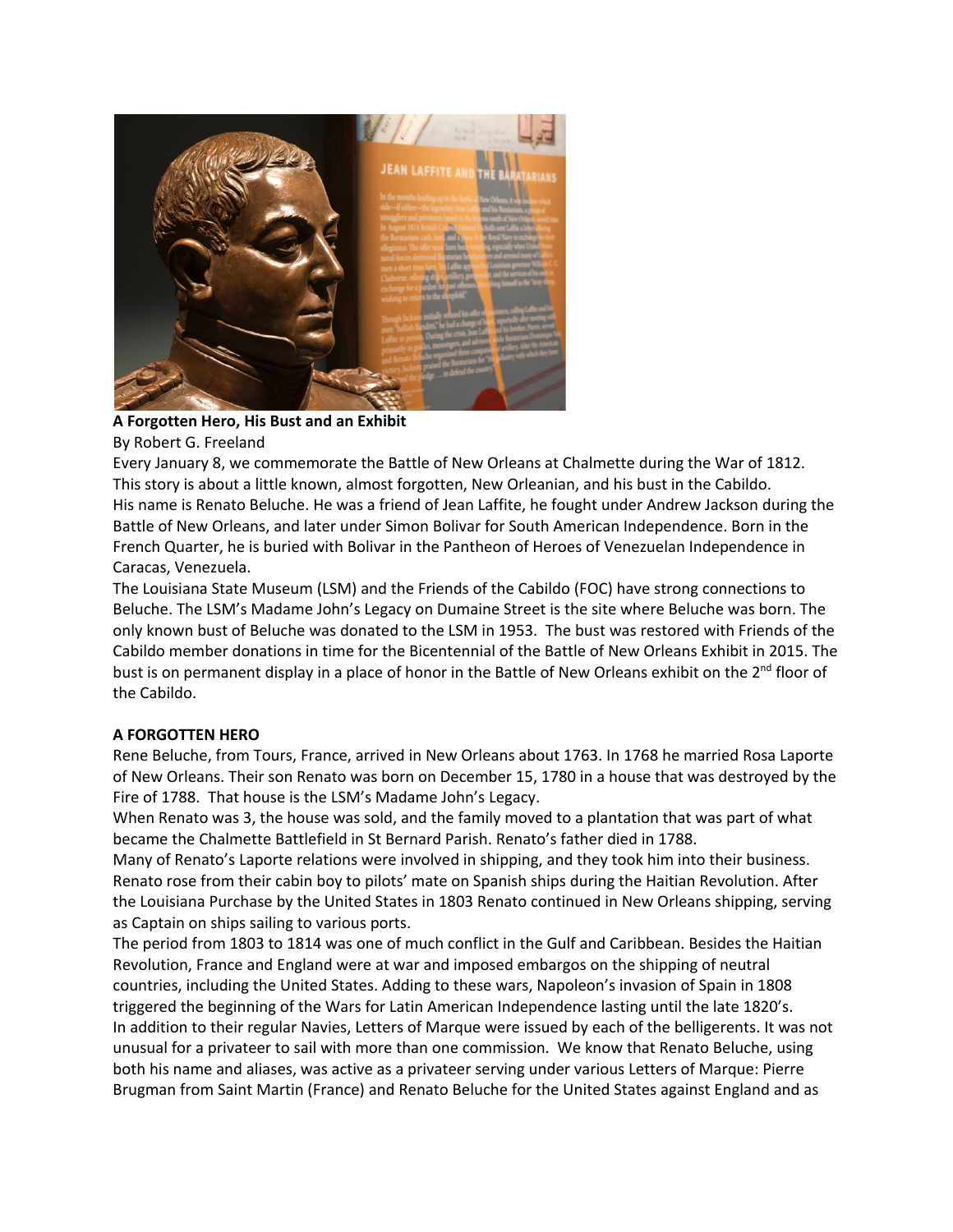Beluche for Cartagena against Spain. In fact, Renato was the only one of the few New Orleans US authorized privateers who brought his cargo back to the city.

At some point in this period in Renato's became involved with Jean and Pierre Laffite and their smuggling operations in Barataria. Possibly related through the Laporte family, the Laffites and Beluche knew each other from early in their lives.

As per William C. Davis in his *The Pirates Laffite*, the Baratarian's were operating a court of admiralty on Grand Isle, legitimizing their captures, at least in their own minds. It was faster and more profitable to smuggle their goods into Louisiana instead.

In 1812 Louisiana had become the 18<sup>th</sup> State with William Claiborne as Governor. His wife Susana was Beluches' cousin. Claiborne could not ignore the diplomatic problems caused with Spain, with whom the United States was not at war. In 1814, the US Secretary of the Navy sent Commodore Daniel Tod Patterson to disperse the Baratarians.

The War of 1812 and Andrew Jackson resulted in the next phase of Renato's career. With the defeat of Napoleon, the British were able to focus on the United States, with New Orleans as their target. Offers by the British were made to Laffite to become their ally. Instead, Laffite and Jackson negotiated an amnesty for the privateers in exchange for men and munitions for the defense of New Orleans. Jackson consolidated his forces in Chalmette. He called Beluche and Dominique You to command Battery #3 with two 24-pound field pieces, and added a 32 pounder. They were excellent artillerymen and highly effective during the various engagements with the British. After the Battle, Jackson issued a congratulatory message to his army in which he specifically commends Beluche and You.

We know that Beluche was not in New Orleans to hear Jackson's commendation – that day on his ship "La Popa", he was capturing a Spanish ship off the coast of Cuba! To learn more of Beluche's exploits as a hero in the Independence of South America one must read the out of print "Renato Beluche – Smuggler, Privateer and Patriot" by Jane Lucas de Grummond. The Davis book also covers much of the Beluche story.

Beluche became one of Simon Bolivars' favorite captains. He became the 4<sup>th</sup> and final Admiral of Gran Colombia, serving in Panama until 1832 after Bolivar's death in 1830 and the break-up of Gran Colombia into what are today Colombia, Venezuela, Ecuador and Panama.

For the next 30 years of his life, Beluche remained active in the shipping business. At one point he was exiled from Venezuela after a dispute with President Jose Antonio Paez, a hero of Independence, but a political enemy of Bolivar. Apparently, Beluche insulted Paez at an event by yelling out "Viva Bolivar" when Paez was introduced to the audience! During his exile we know he visited New Orleans and Panama (where he had left a wife and a son Blas Beluche).

Renato Beluche ended his days, pardoned by the Venezuelan government, in Puerto Cabello, Venezuela. Here he had another wife and family and 3 children. He died on October 4, 1860, and was buried in Puerto Cabello.

But great men's stories do not always end with their death. Seventy five years later, in 1963, the Venezuelan Senate bestowed Renato Beluche with the honor of being buried in the Pantheon of Heroes.

## **THE BUST**

In 1951 Isidro Beluche Mora, great-grandson of Renato Beluche, commissioned Panamanian artist Jose M. Ulloa to create the bust for \$900.00. A portrait of Beluche in the National Gallery of Heroes in Venezuela was used as a model for the bust. It was shipped to New Orleans from Panama in 1952 and presented to the Louisiana State Museum by the Society of the War of 1812 and member Isidore Beluche Mora in a ceremony at the Cabildo on January 8, 1953.

A presentation ceremony took place on Jan. 8, 1953. Isidro Beluche Mora, great-grandson of Renato Beluche, Henri Mortimer Favrot, president of the War of 1812 Society, and Ben B.